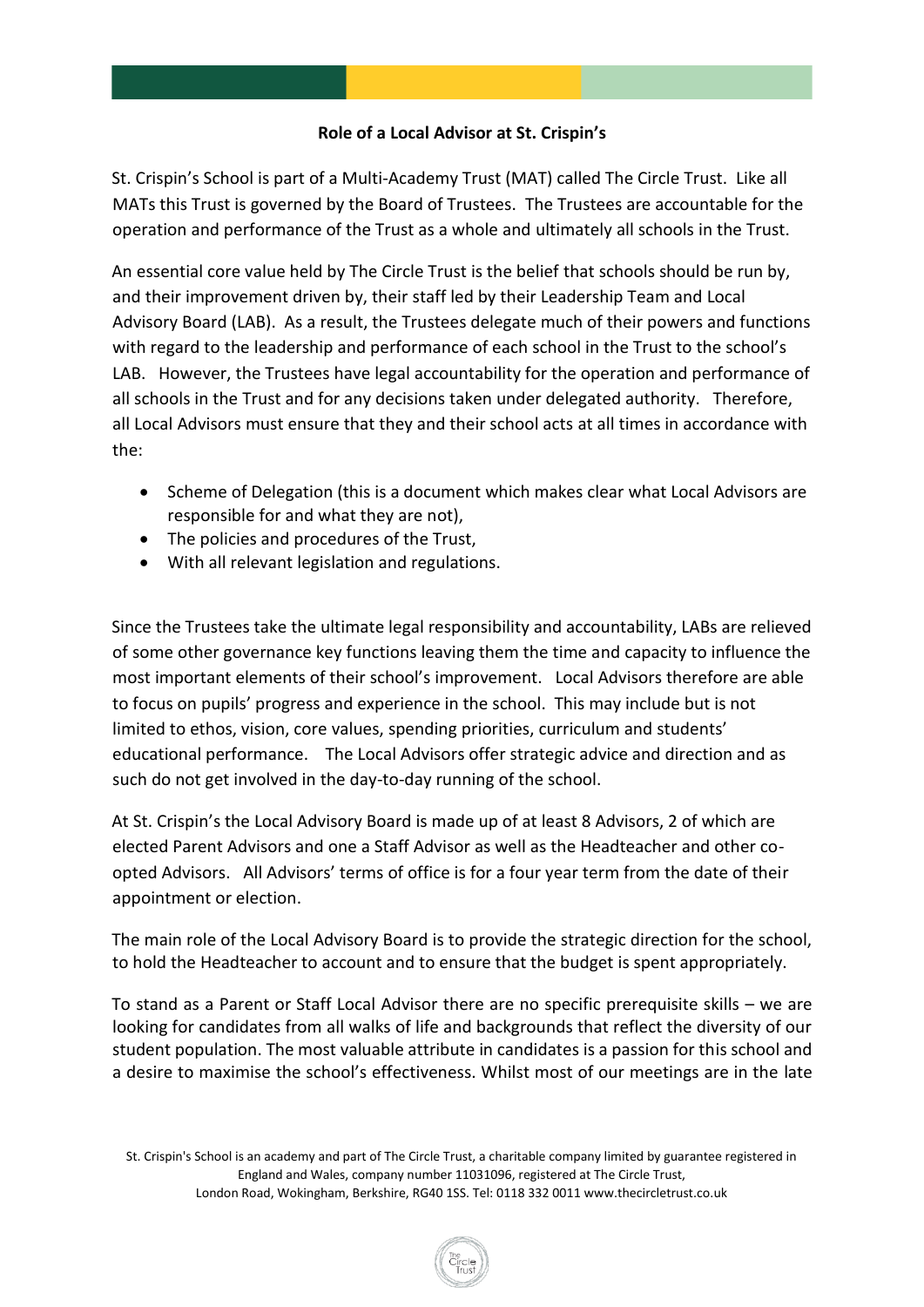afternoon/evening, we do depend on having some Local Advisors available occasionally during the day.

If you decide to stand for election, we ask you to complete a nomination form (as attached) which can include a short personal statement. It is useful for others to know a bit about you – as a potential Parent Advisor what you do, what stage of schooling your children are at, why you would like to be an Advisor and what experience or skills you have that are relevant to the role.

Newly appointed Advisors are expected to attend induction and safeguarding training. As a school committed to the safety and well-being of young people, we expect Advisors to be DBS (formally Criminal Records Bureau) checked to ensure their suitability for volunteering in a school environment. We also ask all new Advisors to sign up to our Code of Practice and declare any business interests that may affect the school.

The Full Advisory Body (FAB) meets for formal business once a term. Advisors are also expected to serve on a committee which also meets once a term – our committees Resources which focuses on finance, HR and premises and C&P which focuses on curriculum and pastoral care matters. Meetings are usually held on weekday evenings – mostly starting at 5pm or 5.30pm.

Advisors are also asked, where practical, to attend an observation day in school once a year– an opportunity for us to observe the realities of school life!

As an Advisor gains experience, he/she should expect to take on some additional responsibility either in the form of chairing a committee or responsibility for a specific area (examples are Health and Safety, Child Protection).

If you want to know more before deciding whether to stand the Chair of the Local Advisory Board, Maura Brittain would be happy to talk to you. Drop her an email via Diana Anderson our Clerk to the Local Advisory board [danderson@thecircletrust.co.uk](mailto:danderson@thecircletrust.co.uk) with a contact number and Maura or another Advisor will give you a call.

If you would like to find out more about The Circle Trust you can look at the following website <https://thecircletrust.co.uk/>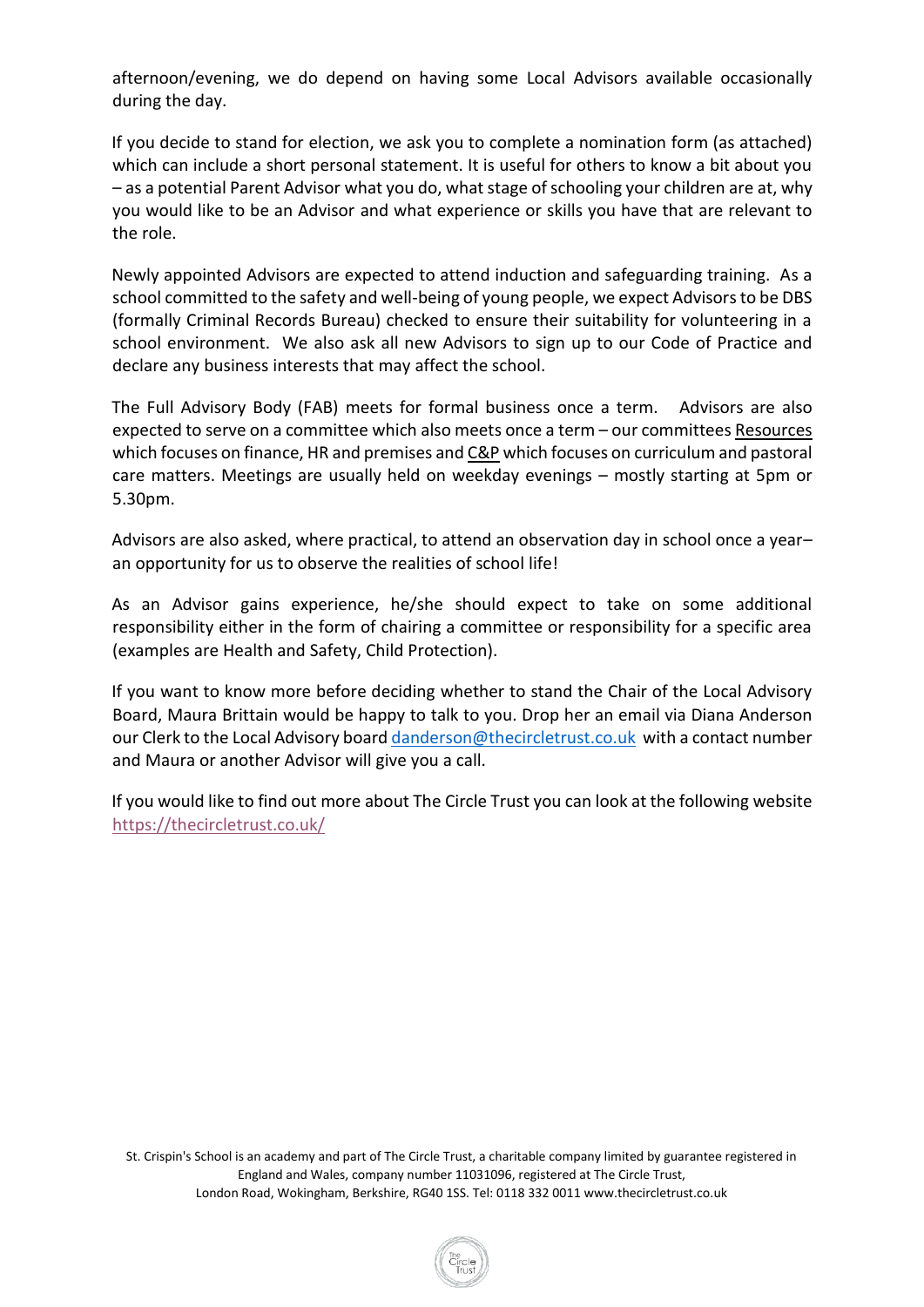

# **Nomination form for the Election of Parent Advisor at St. Crispin's School**

I, Mr/Mrs/Miss/Ms/Other ...................…………………………………………. (Full name)

of (full address)

Parent/Carer of …......................………………..... wish to stand for election as a Parent Advisor of the above named school. The following parents of children attending the school propose and second my nomination:-

| Name of Proposer | Address | Signature |
|------------------|---------|-----------|
| Name of Seconder | Address | Signature |

**I have read the General Criteria for disqualification (below) and I am eligible to stand as a Local Advisor.**

Signed ......................…………….. Date ......…........…....

Please return the completed nomination form via Reception to the Returning Officer by no later than **X**.

You may also include a very brief statement, saying who you are, the skills you have and why you wish to be a Parent Advisor in not more than 300 words.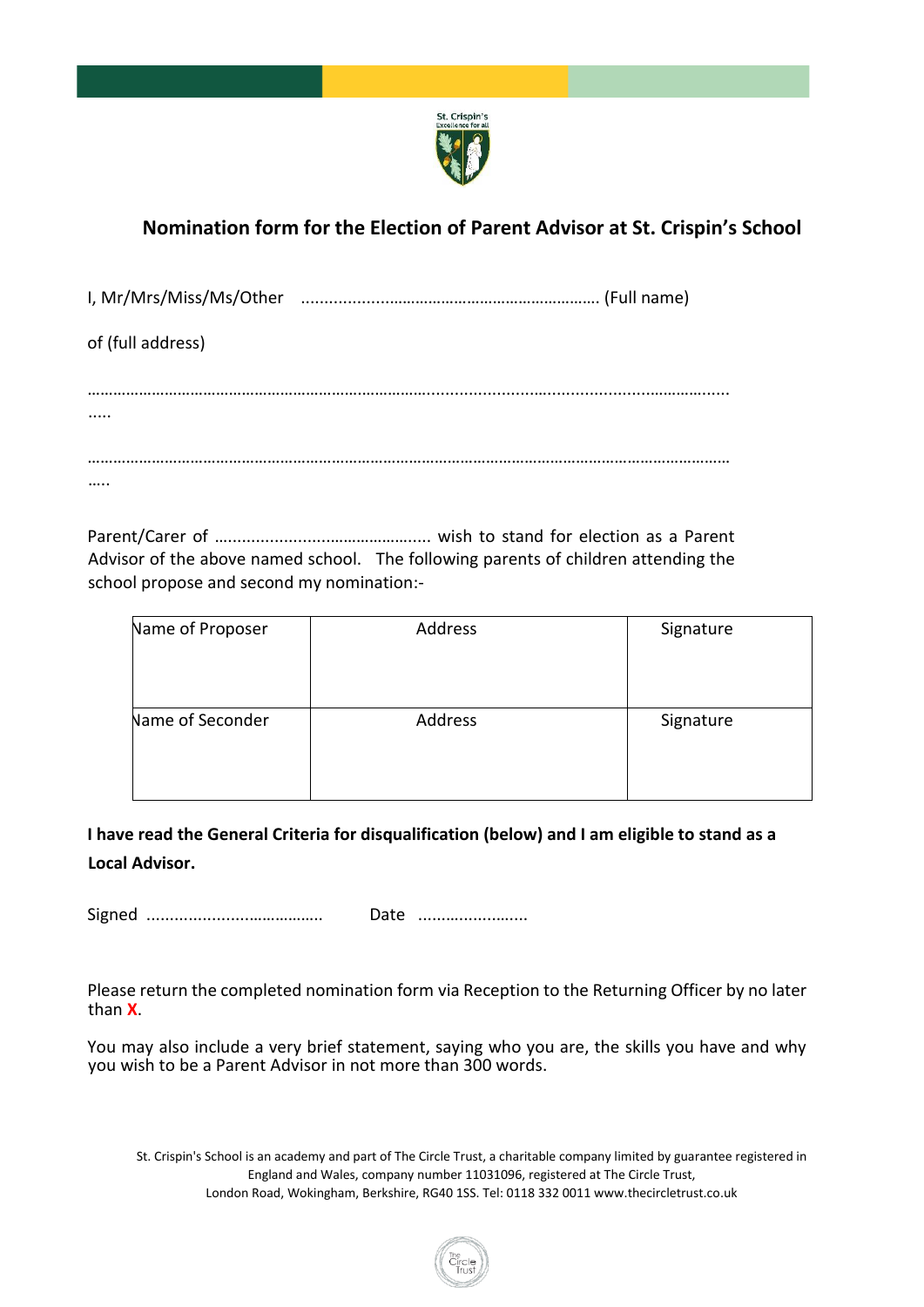| St. Crispin's School is an academy and part of The Circle Trust, a charitable company limited by guarantee registered in |
|--------------------------------------------------------------------------------------------------------------------------|
| England and Wales, company number 11031096, registered at The Circle Trust,                                              |
| London Road, Wokingham, Berkshire, RG40 1SS. Tel: 0118 332 0011 www.thecircletrust.co.uk                                 |

Statement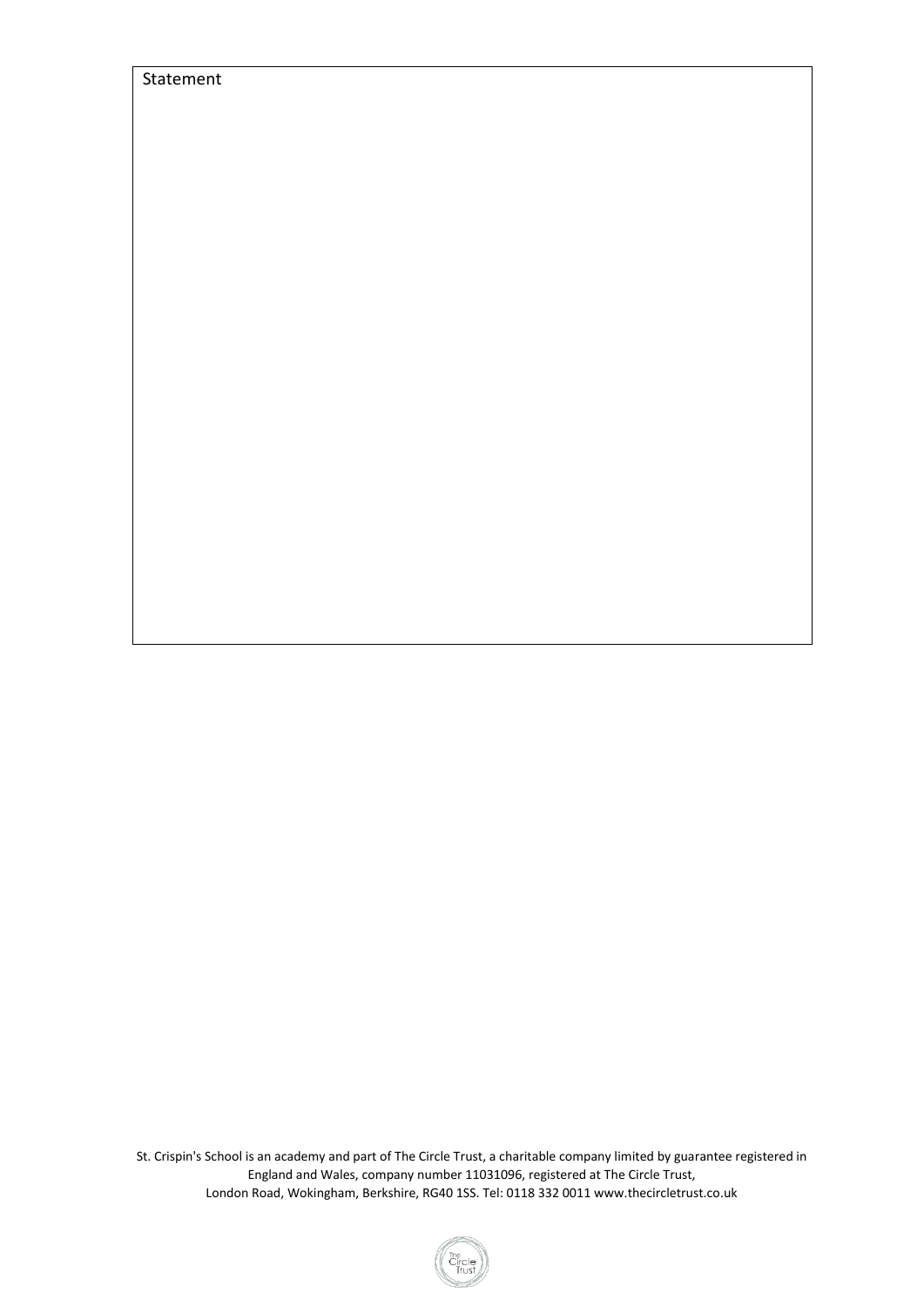

## **Nomination form for the Election of Staff Advisor at St. Crispin's School**

I, Mr/Mrs/Miss/Ms..................................................................(Full name) of (full address)

………………………………………………….…………….......................…......................…………........................

Confirm I am a member of staff at St Crispin's school in the role of ………………………………………………

| Name of Proposer | Role in the school | Signature |
|------------------|--------------------|-----------|
| Name of Seconder | Role in the school | Signature |

**I have read the General Criteria for disqualification (below) and I am eligible to stand as a Local Advisor.**

Signed ......................…………….. Date ......…........…....

Please return the completed nomination form to the Returning Officer by no later than 9am on X. You may also include a very brief statement, saying who you are, the skills you have and why you wish to be a Staff Advisor in not more than 300 words.